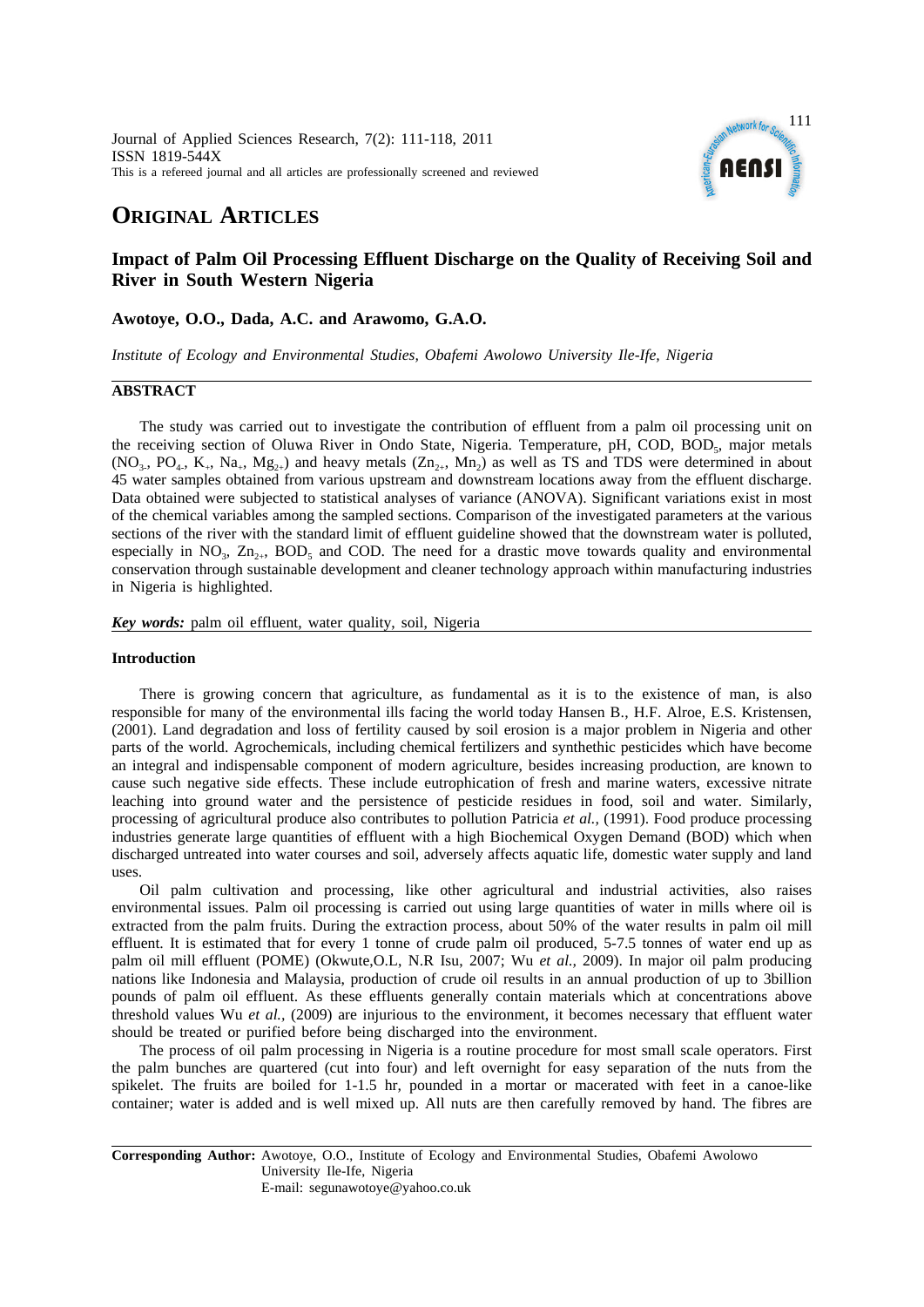#### *J. Appl. Sci. Res., 7(2): 111-118, 2011* 112

well-shaken over in the sludge, until oily foams come to the surface of the sludge. The foam is collected in a container until there is no more foam formation. The collected foam is later boiled for about 30 to 40mins. The clean edible oil then collects on the surface leaving the sludge at the bottom. Sometimes the oil in the sludge pit is recovered1 and mixed with fibre to make a fire starting cake called flint. At other times, the sludge is poured on the surrounding bushes and soil together with the liquid waste known as palm oil effluent. In Nigeria's palm oil industry, most of the POME produced by small scale traditional operators undergo little or no treatment and are usually discharged in the surrounding environment. This POME could pollute streams, rivers or surrounding land Okwute,O.L, N.R Isu, (2007). River water consequently turns brown, smelly and slimy. Often fish and other aquatic organisms get killed and local people are denied of the availability of local water sources for domestic uses and fishing Ezemonye *et al.,* (2008). The assessment of the possible ecological effects of effluents from oil palm industries on the environment through surveillance on the physico-chemical alterations caused by these discharged wastes are therefore of uttermost significance. Using Okitipupa Oil Mill as a reference point, the current study assesses the impact of palm oil processing effluent discharge on receiving soil and water quality in south western Nigeria

#### **Materials and Method**

#### *Sampling site*

A section along River Oluwa behind Okitipupa Oil Mill Plc in South Western Nigeria was considered for the study (Figure 1). This river directly receives regular discharge of wastes from the Oil Mill which is situated in Okitipupa town, the headquarters of Okitipupa Local Government Area of Ondo State, Nigeria. Using sterile containers and soil augers respectively, water and river-side soil samples were collected from upstream and downstream points on a section along the river.





#### *Laboratory Analyses- SoilSamples:*

The collected soil samples were air-dried for seven (7) days. This was done to halt all the microbial activities in the soil. The air-dried samples were sieved using a 2mm sieve mesh size to remove debris and stones. The air-dried and sieved samples were used to analyze for various parameters.

#### *pH determination*

Ten grams (10g) of air-dried soil was weighed into two separate pH cups in ratio 1:2 (soil:  $0.01M$  CaCl<sub>2</sub>) and 1:1 (soil: water). Twenty millimeters (20ml) of  $0.01M$  CaCl, was added to ten grams (10g) of soil in one cup and the other cup with also ten grams (10g) of soil received ten millimeters (10ml) of distilled water. The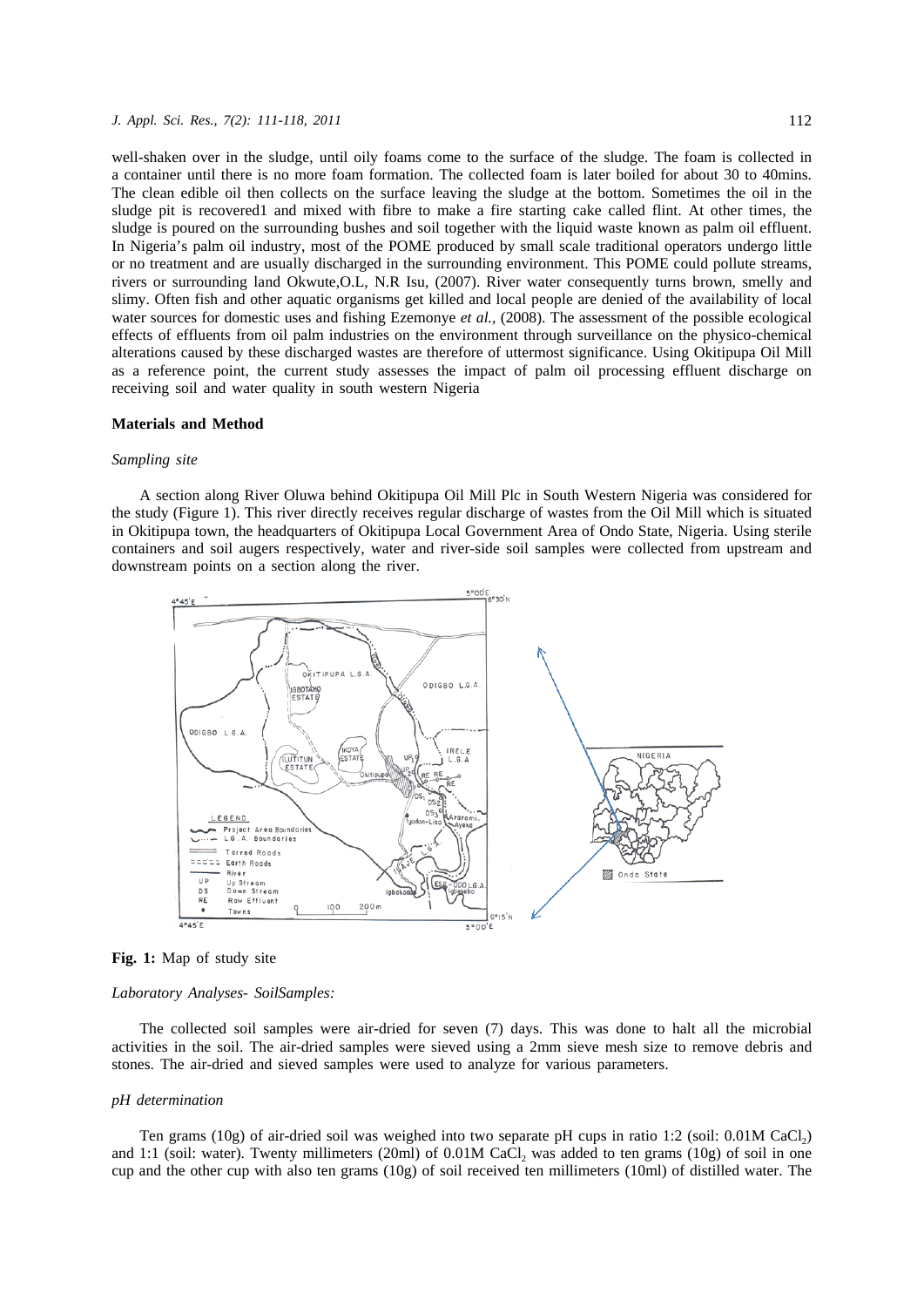separate solutions were stirred continuously for about a minute for thorough mixing, and the solutions were left for about thirty minutes for the suspension to settle to bring the sample into solution. Then, the soil pH was measured using a pH meter. These results were reported as soil pH in 0.01M CaCl<sub>2</sub> and soil pH in water  $(H<sub>2</sub>0)$ .

#### *Particle Size Determination:*

About 50g of dried soil by weight was dispensed in 100 ml of Na0H (Sodium Hydroxide). The preparation was placed on a reciprocal shaker for 4 hrs. The sample was poured into 1000 ml measuring cylinder and was made up to a 100ml mark with de-ionized water. It was plunged by the plunger severally after which the hydrometer was used to take the readings at 40 seconds. The second reading was taking after the soil solution was left for three hours (3 hrs). The temperature readings were recorded at the beginning (40 seconds)  $T_1$  and at the end of three hours  $(T<sub>2</sub>)$ . A blank sample containing a 100ml of Na0H was made up to a 100ml mark with de-ionized water as other samples. Sand, clay and silt properties were obtained using the following equations:

Sand =  $100.0 - 2[(H_1-B) + 0.2 (T_1-20^0C)]$ Clay =  $2(H_2-B) + 0.2$  (T2-20<sup>0</sup>C) Silt= 100.0-(% Sand+ Clay)

Where:  $H_1$  and  $T_1$  are Hydrometer and Thermometer reading respectively at 40 seconds,  $H_2$  and  $T_2$  are Hydrometer and Thermometer reading at the end of 3hrs.

#### *Available Phosphorus Determination:*

Two grammes of air-dried soil was weighed and dispensed in 20 ml of  $(0.025N HCl + 0.03N NH<sub>4</sub>F)$ solution, shaken for 5 minutes and then filtered. After filtration, 3ml of the preparation was put into a test tube, 3 ml of (0.87N HC1, 0.38N ammonium molybdate, 0.05%  $H_3BO_3$ ) solution and 5 drops of (2.5g of 1 –amino 2- tetraoxosulphsate (vi) acid, 5.0g NA<sub>2</sub>SO<sub>3</sub>, 146g Na<sub>2</sub>S<sub>2</sub>O<sub>5</sub>) solution were sequentially added to the preparation. A colorimeter (at wave length of 660 nm) was then used to take readings.

#### *Total Nitrogen Determination:*

About 20 ml of concentrated tetraoxosulphate (VI) acid was added to a 1g measurement of air dried soil. A catalyst known as Kjeldahl TAB was also added and the solution was digested. After digestion, a clear solution was observed; this clear solution was distilled and subsequently titrated with 0.01M HCL

#### *Exchangeable Cations determination:*

About 100 ml of concentrated ammonium acetate was added to a 10gram measurement of air-dried soil and shaken for 30mins. The preparation was then filtered and taken to the flame analyzer for reading. Calcium, Sodium and Potassium were read on the flame photometer. Readings for Magnesium was obtained from a further titrated with sodium EDT A as flame photometers cannot be used.

#### *Organic Carbon Determination:*

With the use of a 10 ml bulb pipette, about 10 ml of potassium dichromate was added to a 0.5g measurement of air dried soil in a 500 ml conical flask. Twenty milliliters of concentrated tetraoxosulphate (VI) acid was equally added to the preparation in order to supply heat to the solution. It was then left for 30mins before diluting with about 200 ml of distilled water. Ten milliliters of  $H_3P0_4$  acid and 0.2g of sodium fluoride were also sequentially added to the preparation. Using a diphenylamine indicator, the preparation was back-titrated with concentrated ammonium ferrous sulphate to a greenish end point.

#### *Exchangeable Acidity Determination:*

Five grammes of air dried soil was weighed into 250ml of conical flask and about 50ml of Potassium Chloride was added. The preparation was stirred for 1 hr and then filtered. Another 50ml of KCl was added and shaken for 1 hr and was also filtered into 100ml volumetric flask to mark up to 1M KCl. Using a pipette,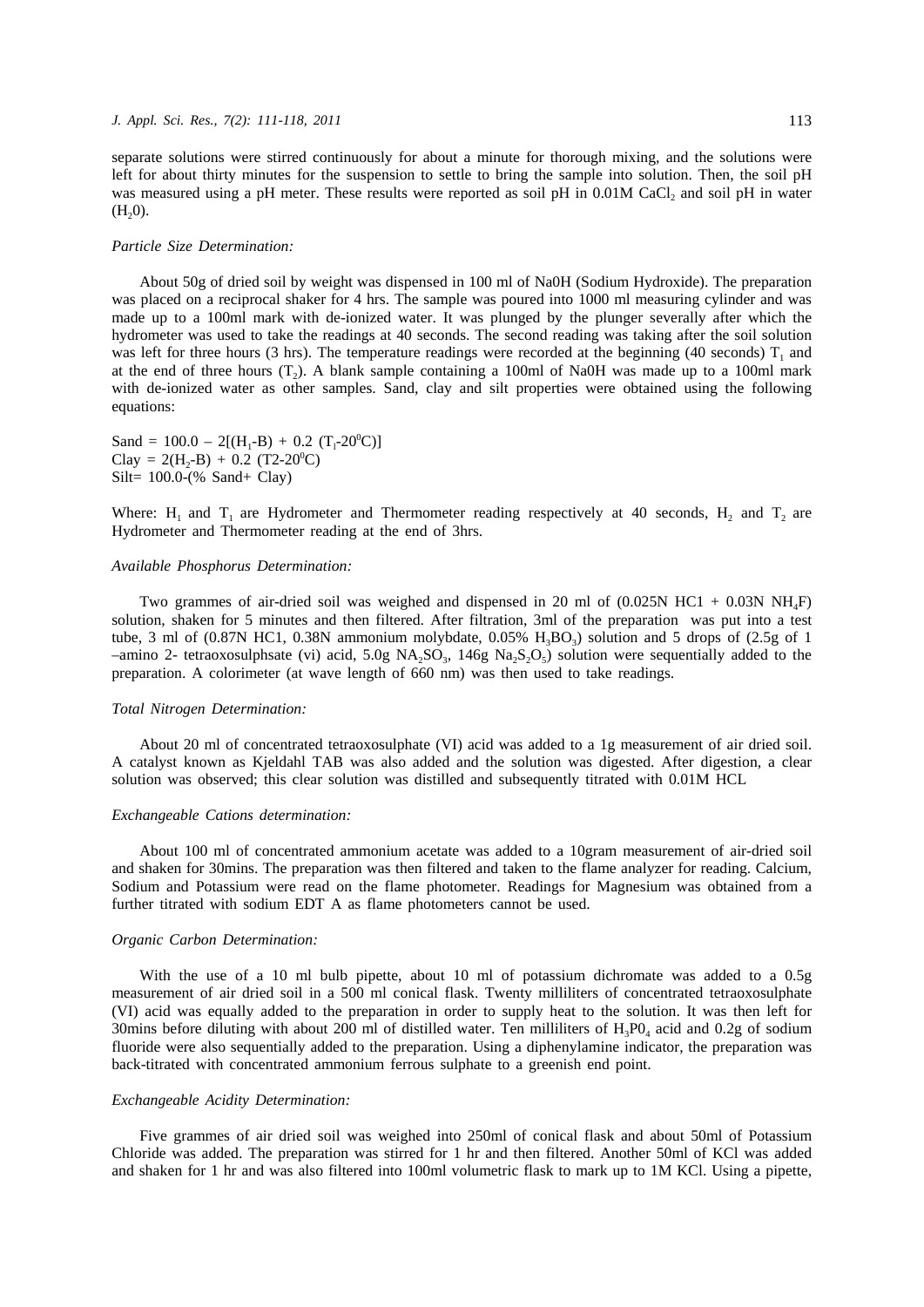#### *J. Appl. Sci. Res., 7(2): 111-118, 2011* 114

about 50ml of the filtered preparation was dispensed into a 250ml conical flask. Using phenolphthalein indicator, the preparation was titrated with 0.01M NaOH into a pinkish end point. One or two drops of 0.01M HCI was added to the pinkish end point to bring it back to colourless, then 10ml of NaF was added to regenerate the faded colour, titration was done again with HCl until it was colourless, titration was done again with 0.01M HCl until it was colourless. The first value was a combination of Aluminum and hydrogen but the second value is hydrogen; the second value was subtracted from the first.

## *Total Heterotrophic Bacteria and Fungi (THB, THF):*

One gramme of the soil/benthos sample was rehydrated with 10ml Sterile distilled water in a test tube containing some glass chips  $(10<sup>1</sup> w/v)$  in the first instance. Using pour plate technique, aliquots from hundred folds serial dilution of the mixture were in triplicates plated on sterile nutrient agar already dispensed in petri dishes. These were incubated aerobically at 35°C for 36- 48 hours to enumerate for aerobes and facultative heterotrophic bacteria. The plates were observed for growth and selected for count after the expiration of the incubational period. After incubation, counts obtained from culture plates with less than 300 colonies were recorded. The average count observed at a particular dilution was multiplied by the dilution factor and expressed as the cell forming unit (CFU) per gramme of the original sample. Unlike the method used or total heterotrophic bacteria, spread plate technique was used for the estimation of Total Heterotrophic Fungi. Aliquots from hundred folds serial dilution of the mixture were in triplicates spread on the surface of sterile molten Malt Extract agar that has been allowed to set. The culture plates were incubated inverted at 30°Cfor 5 - 7 days (observed daily until the plate showed no further increase in the number of fungal colonies).

## *Hydrocarbon Degrading Bacteria and Fungi (HDB, HDF):*

The same procedure for the THB was repeated for the total HDB. The culture medium however was replaced with sterile mineral salt medium (MSM) incorporated with 1.5% agar, 0.4% NaCl, 2% palm-oil (carbon source) and 10mg/L fungusol (Miconazole nitrate B.P 2%) at a final pH of 7.0. Culture plates were then incubated at room temperature or at 30°C for 7 -14 days. For enumeration of HDF, the culture medium was however replaced with sterile mineral salt medium (MSM) incorporated with 1.2% agar, 0.4% NaCI, 2% palm oil (carbon source), 50mg/L streptomycin (to inhibit bacterial growth) at a final pH of 4.5. Culture plates were incubated at room temperature or at 30°C for 16 -21 days.

#### *Laboratory Analyses – water samples:*

Water sample temperature was taken at the site of collection using a simple thermometer calibrated in  $\degree C$ , electrical conductivity was measured with a CDM 83 conductivity meter (Radio Meter A/S Copenhagen, Denmark). Dssolved Oxygen (DO) was determined using a digital DO meter. Turbidity and pH were determined at site using Water Proof Scan 3+ Double Junction (Wagtech International, UK) and HI 98311-HI 98312 (Hanna). Other physicochemical characteristics determined were hardness determined by titrimetry; total dissolved solid and total suspended solid were determined by gravimetric method; acidity, alkalinity and sulphate were determined by titrimetry; both nitrate and phosphate were determined colorimetrically by Spectronic 20 (Gallenkamp, UK) as earlier described AOAC International, (1998). Heavy metals were determined using atomic absorption spectrophotometer (Buck model 200A). As described by APHA, (1998), the 5-day dilution and incubation test was used to determine Biological Oxygen Demand (BOD). Titrimetric method was used for the determination of Chemical Oxygen Demand.

### **Results and Discussion**

Table I shows the different visual characteristics of the soil samples from the sites. The POME site (A) was observed to be bare without vegetation while the non- POME site (B) was grown with weeds. Due to the oil-palm effluent discharge noticeable in site A, the color of the soil was dark brown, damp and odiferous while that of the non – POME site (B) was observed to be brown, dry and free of odour. The POME site (A) was also covered with debris from the processing mill while that of the non-POME site B is filled with debris from leaves as it is for typical natural environments. Table II shows the silt, sand and clay content in the POME and non-POME sites Flood plain soil samples collected from the point of palm oil effluent discharge (A) showed marked variation in silt and sand content as compared with Point B and C which are downstream locations on the flow path of the discharged effluent. When these were compared with a control site located up to 100m away from the palm oil effluent discharge site, the clay content instead showed marked variation.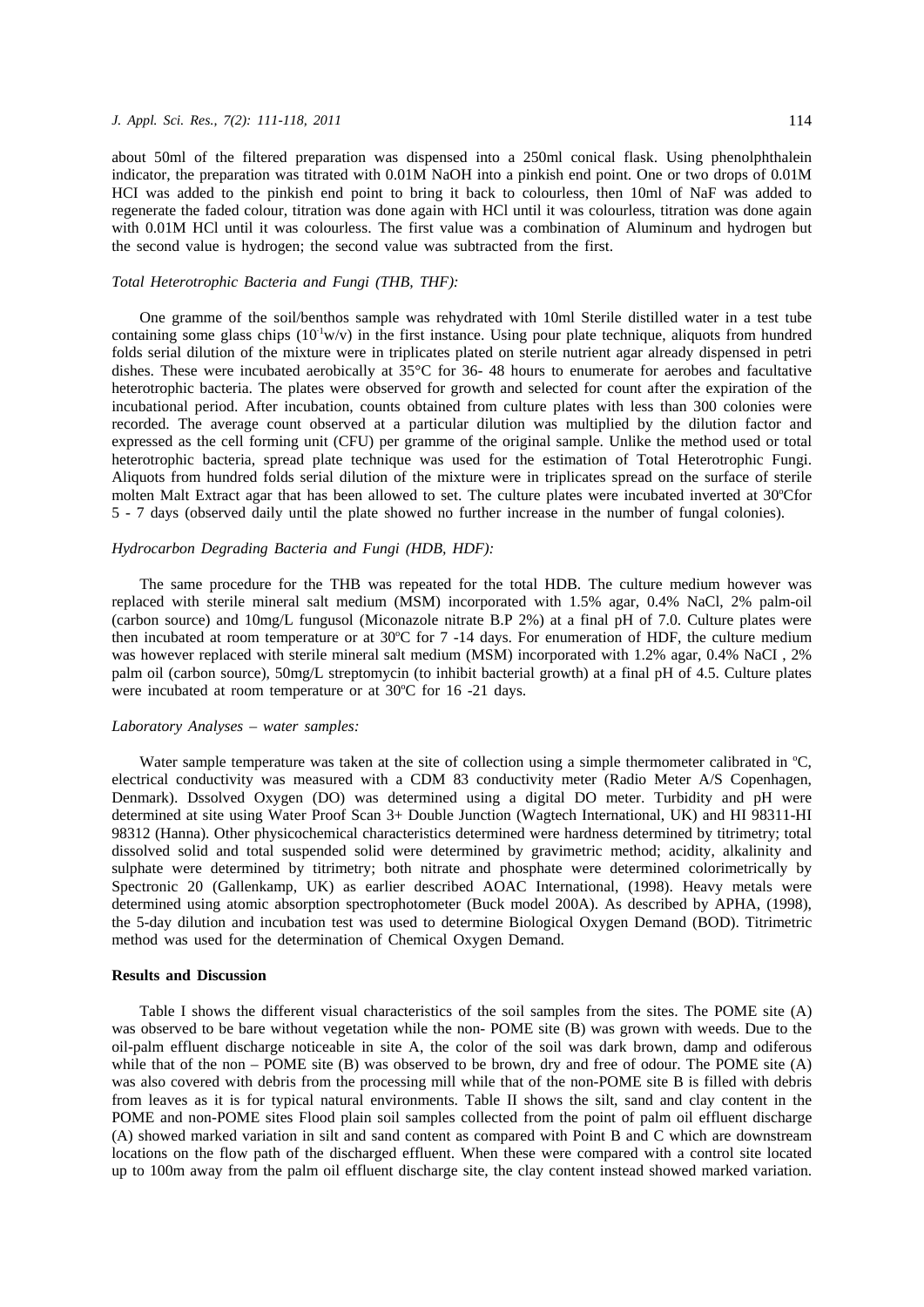In the same vein, Table II shows a similar trend in the bulk density of all the points in the POME site which however varied slightly from that of the non-POME site. Physico–chemical parameters determined for the soil samples are presented in Table III. Soil acidity increased from point A to C in the POME sites while that of the non –POME site was observed alkaline. The result also shows an increase in the percentage organic matter, percentage carbon, percentage total nitrogen and available phosphorus from Point A to C of the POME site. Ordinarily one would expect dilution effect to bring about a reduction in the concentration of these parameters. However the possibility of further influx of domestic waste in addition to the industrial effluent could be the cause of this observed variance. The values of percentage organic matter, percentage carbon, and percentage total nitrogen for the non –POME site did not give a regular trend. However, they were generally lower or within the range of values recorded for upstream points on the POME site. Again, available phosphorus for the non–POME site was slightly lower than the least recorded for the POME site. For exchangeable cation, sodium values for both POME and non–POME sites remain constant. Table III shows an increase in the potassium, calcium, magnesium and ECEC ions from point A to C. For the non–POME site, the trend in the values of the cations is irregular. It records the lowest value for potassium, the highest value for calcium, and the lowest for magnesium and next to the highest for ECEC. The reason for this anomaly may also be traced to the downstream and midstream contributions of domestic waste to the already polluted watercourse.

Values obtained from the microbial counts of the soil samples from POME and non-POME sites are presented in Table IV. On the average, for each of the POME site, a higher population of the HDB was observed per colony forming unit of total heterotrophic bacteria as compared to the non-POME site where no effluent discharge was noticeable. This is understandable as oil-palm degrading bacteria thrive where there is abundance of the palm oil effluent substrate. A similar explanation obtains for the counts obtained for THF and HDF for all the sites. Generally, for every two colony forming units of total heterotrophic fungi, there was at least one with degrading potentials. A previous study Haimann, R.A., (1995) also attest to the unique saprophytic ability of fungi to grow on and degrade carbon sources in industrial effluents.

Table V and VI show the general chemical characteristics of the investigated effluent and the receiving water bodies at different course of the river. All the investigated parameters, except pH, electrical conductivity and dissolved oxygen were obtained at their highest concentration in the raw effluent samples, and highest in the upstream. Values obtained for pH, EC and DO were observed highest for upstream samples. This trend of occurrence is however not alarming because of the peculiarities of these pointers. Very high value of pH is known to be associated with alkalinity on the pH scale. The raw effluent samples were however more acidic than the rest of the investigated environment.

The result of the ANOVA and Schaffer multiple comparisons performed on the data (Table VII) showed that there was significant variation in the concentration of all the parameters investigated except EC, between the raw effluent and the upstream. This is also not unexpected as high concentration of the chemical variables is expected to be determined at the effluent source. The significant differences in temperature,  $pH$ ,  $BOD<sub>5</sub>$ ,  $Mg^{2+}$ , Mn, Na<sup>+</sup>, SO<sub>4</sub> and PO<sub>4</sub> between the raw effluent and downstream could be attributed to the dilution effect on these parameters. It could also be inferred from Table VII that about same concentration of the raw effluent reached the discharge point from where it becomes diluted downstream.

Data presented in Table VII also reveal that the upstream may not have been totally free of some of these parameters, perhaps except for some of those that could be linked with pollution and sedimentation (BOD<sub>5</sub>, Total alkalinity, COD, TS and TDS). These parameters showed significant variation centres for the upstream and downstream samples. This result also agrees with the general perspective on the water bodies which are naturally mineralized, probably due to the influence of the underlying rock. However, further study may be required on the composition of the rocks to understand the role of such influence. The downstream and the discharge point however did not exhibit significant difference, within the consideration of any of the investigated parameters.

| Characteristics                                        |                 |                         | Site A (Pome-Effluent Discharge Site) |                       | Site B (Non Pome- Control Site) |  |  |
|--------------------------------------------------------|-----------------|-------------------------|---------------------------------------|-----------------------|---------------------------------|--|--|
| Vegetation                                             |                 | Bare without vegetation |                                       | Grown with weeds      |                                 |  |  |
| Colour                                                 |                 | Dark brown              |                                       | <b>Brown</b>          |                                 |  |  |
| Moisture                                               |                 | Damp                    |                                       | Dry                   |                                 |  |  |
| Odour                                                  |                 | Odiferous               |                                       | Free of odour         |                                 |  |  |
| Constitution                                           |                 |                         | Debris processing mill                |                       | Debris from leaves              |  |  |
| <b>Table 2: Particle Size Analysis/ Textural Class</b> |                 |                         |                                       |                       |                                 |  |  |
| Sample Description                                     | % Silt $(g/kg)$ | %Sand $(g/kg)$          | %Clay $(g/kg)$                        | <b>Textural Class</b> | Bulk Density ( $g/cm3$ )        |  |  |
| PONT A                                                 | 12              | 82                      | 06                                    | Loamy sand            | 1.66                            |  |  |
| PONT B                                                 | 18              | 76                      | 06                                    | Loamy sand            | 1.65                            |  |  |
| POINT C                                                | 16              | 78                      | 06                                    | Loamy sand            | 1.66                            |  |  |

**Table 1:** Visual Characteristics of the Sites

Point A = Point of palm oil effluent discharge from the milling machine, Point B = mid stream of the palm oil flow path, Point C = downstream of the palm oil flow path, Point  $D =$  Control site (100m from the palm oil mill effluent site)

POINT D 32 54 14 Loamy sand 1.49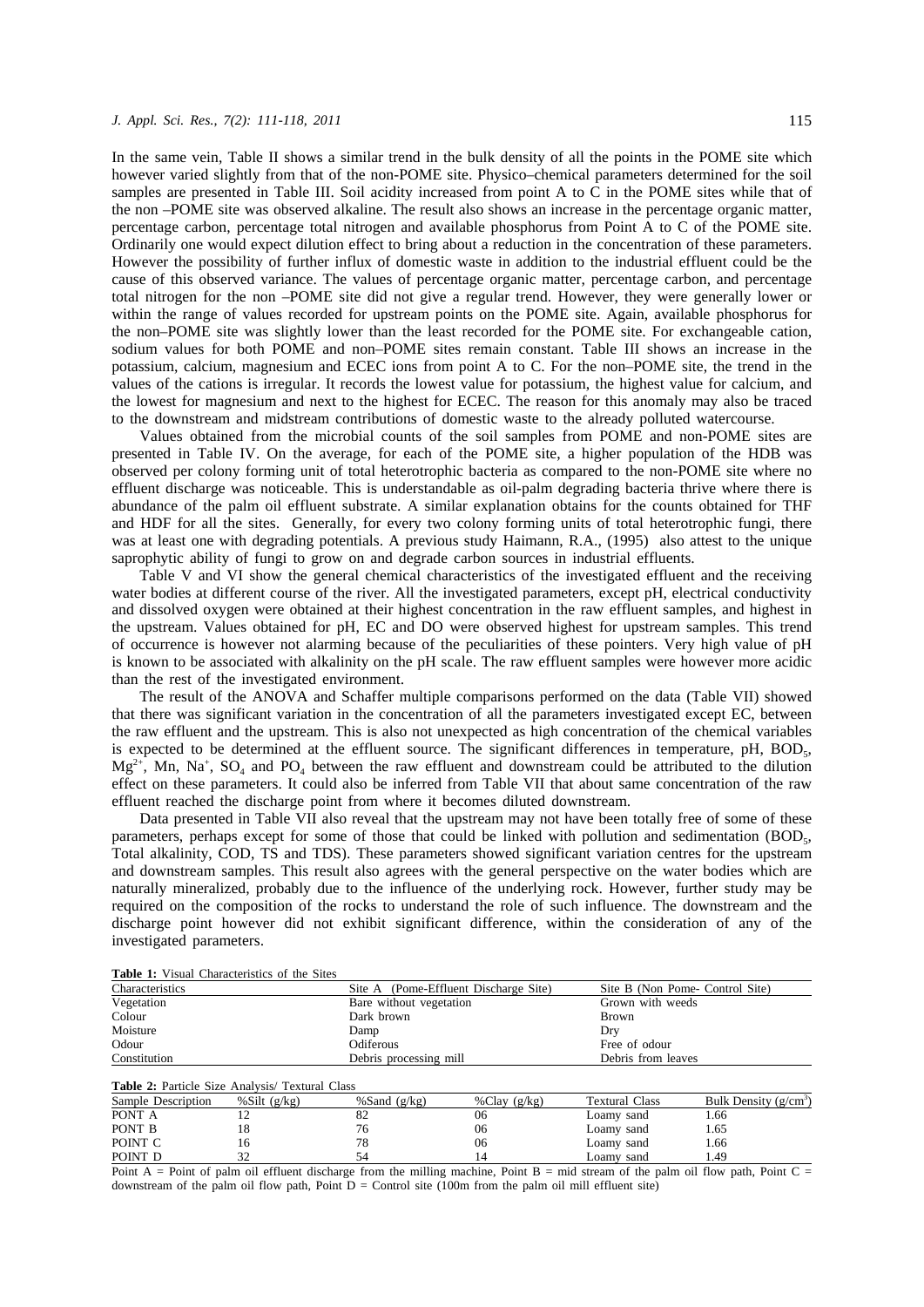## *J. Appl. Sci. Res., 7(2): 111-118, 2011* 116

**Table 3:** Physico – chemical Parameters of Soil Samples

| <b>Table 5:</b> Thysico chemical Farameters of Bolf Bampies |      |                      |                                  |                           |                      |  |  |  |  |
|-------------------------------------------------------------|------|----------------------|----------------------------------|---------------------------|----------------------|--|--|--|--|
| Parameters                                                  | A    | B                    | С                                | D                         |                      |  |  |  |  |
| Soil pH $(CaCl2)$                                           | 6.6  | 6.1                  | 6.0                              | 7.5                       |                      |  |  |  |  |
| % Organic matter (mg g-l)                                   | 1.01 | 3.22                 | 6.24                             | 1.80                      |                      |  |  |  |  |
| % Carbon (mg g-l)                                           | 0.59 | 1.86                 | 3.63                             | 1.05                      |                      |  |  |  |  |
| % total nitrogen (mg g-l)                                   | 0.20 | 0.65                 | 1.25                             | 0.36                      |                      |  |  |  |  |
| Available phosphorous (mg g-l)                              | 4.80 | 5.20                 | 5.60                             | 4.50                      |                      |  |  |  |  |
| EXCHANGEABLE CATION (cmol/kg)                               |      |                      |                                  |                           |                      |  |  |  |  |
| $Na+$                                                       | 0.18 | 0.18                 | 0.18                             | 0.18                      |                      |  |  |  |  |
| $K^+$                                                       | 0.15 | 0.32                 | 0.50                             | 0.12                      |                      |  |  |  |  |
| $Ca^{2+}$                                                   | 0.80 | 2.10                 | 2.70                             | 4.70                      |                      |  |  |  |  |
| $Mg^{2+}$                                                   | 0.80 | 1.60                 | 3.80                             | 0.40                      |                      |  |  |  |  |
| <b>ECEC</b>                                                 | 2.43 | 4.69                 | 7.78                             | 5.68                      |                      |  |  |  |  |
| <b>ACIDITY</b>                                              |      |                      |                                  |                           |                      |  |  |  |  |
| $A1$ <sup>+</sup>                                           | 0.30 | 0.35                 | 0.40                             | 0.10                      |                      |  |  |  |  |
| $H^+$                                                       | 0.20 | 0.18                 | 0.18                             | 0.18                      |                      |  |  |  |  |
| <b>Primerical</b><br>$\cdots$                               |      | $\cdot$ $\cdot$<br>. | $\cdot$ $\cdot$<br>$\sim$ $\sim$ | $\cdots$<br>$\sim$ $\sim$ | $\sim$ $\sim$ $\sim$ |  |  |  |  |

Point A = Point of palm oil effluent discharge from the milling machine. Point B = mid stream of the palm oil effluent flow path. Point  $C =$  End point of the palm oil effluent flow path, Point  $D =$  Control site (100m away from the palm oil mill effluent site)

**Table 4:** Microbial count of the soil Samples

| Sample Code | THB at $30^{\circ}$ C (cfu/gm) | HDB at $30^{\circ}$ C (cfu/gm) | THF at $30^{\circ}$ C (cfu/gm) | HDF at $30^{\circ}$ C (cfu/gm) |
|-------------|--------------------------------|--------------------------------|--------------------------------|--------------------------------|
| A           | $1.80 \times 10^{6}$           | $.0 \times 10^2$               | $9.5 \times 10^2$              | $4.0 \times 10^{2}$            |
| B           | $4.01 \times 10^8$             | $1.2 \, \mathrm{X} \, 10^{4}$  | $2.03 \times 10^5$             | $2.0 \times 10^3$              |
| $\Gamma$    | 1.30 X $10^7$                  | $1.7 \times 10^4$              | $2.50 \times 10^4$             | $1.5 \times 10^3$              |
| D           | 6.50 X $10^9$                  | $2.4 \times 10^5$              | 6.5 X $10^3$                   | 6.5 X $10^3$                   |

Point A = Point of palm oil effluent discharge from the milling machine, Point B = mid stream of the palm oil flow path, Point C = End point of the palm oil flow path, Point D = Control site (100m from the palm oil mill effluent site), THB =Total Bacteria, HDB = Hydrocarbon degrading Bacteria, THF = Total Fungi, HDF = Hydrocarbon degrading Fungi, Cfu = cell forming unit, Gm = grams

|  | Table 5: Chemical characteristics of the raw effluent source, effluent discharge point and the receiving water body |  |  |  |  |  |  |
|--|---------------------------------------------------------------------------------------------------------------------|--|--|--|--|--|--|
|  |                                                                                                                     |  |  |  |  |  |  |

|                  | Parameter Sample Site | N                        | <b>Table 3.</b> Chemical characteristics of the raw effitient source, effitient discharge point and the receiving water body<br>Mean | Std. Deviation   | Std. Error | Minimum | Maximum |
|------------------|-----------------------|--------------------------|--------------------------------------------------------------------------------------------------------------------------------------|------------------|------------|---------|---------|
| $T^{\circ}C$     |                       |                          |                                                                                                                                      | 5.0575           |            |         | 52.30   |
|                  | $\mathbb{R}$          | 8                        | 45.8875                                                                                                                              |                  | 1.7881     | 38.60   |         |
|                  | U<br><b>DO</b>        | 4                        | 27.1000                                                                                                                              | 2.9417<br>4.5703 | 1.4708     | 24.20   | 30.60   |
|                  |                       | 8                        | 36.0750                                                                                                                              |                  | 1.6159     | 30.40   | 42.20   |
|                  | DI                    | $\overline{2}$           | 40.6000                                                                                                                              | 6.3640           | 4.5000     | 36.10   | 45.10   |
| $\overline{pH}$  | $\mathbb{R}$          | 8                        | 5.3400                                                                                                                               | .5427            | .1919      | 4.80    | 6.20    |
|                  | U                     | $\overline{4}$           | 6.9750                                                                                                                               | 0.05             | 0.25       | 6.90    | 7.00    |
|                  | <b>DO</b>             | 8                        | 6.6875                                                                                                                               | .3314            | .1172      | 6.00    | 7.00    |
|                  | DI                    | $\mathbf{2}$             | 6.3000                                                                                                                               | .2828            | .2000      | 6.10    | 6.50    |
| $\rm EC$         | $\mathbb{R}$          | 8                        | 2.5125                                                                                                                               | .4486            | .1586      | 1.80    | 3.10    |
|                  | U                     | 4                        | 3.4375                                                                                                                               | 1.8117           | .9059      | 1.85    | 5.20    |
|                  | DO                    | $\,$ 8 $\,$              | 1.9913                                                                                                                               | .6305            | .2229      | 1.40    | 3.40    |
|                  | DI                    | $\overline{c}$           | 1.9000                                                                                                                               | .4243            | .3000      | 1.60    | 2.20    |
| <b>TA</b>        | ${\mathbb R}$         | 8                        | 121.6875                                                                                                                             | 7.0457           | 2.4910     | 110.00  | 130.00  |
|                  | U                     | 4                        | 55.1000                                                                                                                              | 23.6928          | 11.8464    | 30.20   | 80.00   |
|                  | <b>DO</b>             | 8                        | 110.4625                                                                                                                             | 8.7798           | 3.1041     | 100.20  | 120.10  |
|                  | DI                    | $\overline{c}$           | 113.6500                                                                                                                             | 12.0915          | 8.5500     | 105.10  | 122.20  |
| DO               | $\mathbb{R}$          | 8                        | 1.2500                                                                                                                               | 1.1032           | .3901      | .10     | 2.90    |
|                  | ${\bf U}$             | 4                        | 6.6500                                                                                                                               | 3.9315           | 1.9657     | 3.00    | 10.10   |
|                  | <b>DO</b>             | 8                        | 4.0038                                                                                                                               | 2.9470           | 1.0419     | .95     | 8.80    |
|                  | DI                    | $\overline{2}$           | 1.9750                                                                                                                               | 1.5910           | 1.1250     | .85     | 3.10    |
| BOD <sub>5</sub> | $\mathbb{R}$          | 8                        | 123.6750                                                                                                                             | 12.0678          | 4.2666     | 102.10  | 140.00  |
|                  | U                     | 4                        | 74.1500                                                                                                                              | 6.0819           | 3.0410     | 68.00   | 80.50   |
|                  | <b>DO</b>             | 8                        | 100.2875                                                                                                                             | 10.6393          | 3.7616     | 88.10   | 115.00  |
|                  | DI                    | $\overline{\mathcal{L}}$ | 107.6500                                                                                                                             | 17.7484          | 12.5500    | 95.10   | 120.00  |
| COD              | $\mathbb{R}$          | 8                        | 284.7875                                                                                                                             | 56.0870          | 19.8298    | 215.00  | 350.00  |
|                  | ${\bf U}$             | $\overline{4}$           | 70.2000                                                                                                                              | 18.2587          | 9.1293     | 50.00   | 90.20   |
|                  | <b>DO</b>             | 8                        | 212.0500                                                                                                                             | 69.5350          | 24.5843    | 140.10  | 290.00  |
|                  | DI                    | $\overline{2}$           | 251.0700                                                                                                                             | 72.0825          | 50.9700    | 200.10  | 302.04  |
| $\overline{M}g$  | $\mathbb{R}$          | $\,$ 8 $\,$              | 283.4625                                                                                                                             | 62.6248          | 22.1412    | 202.20  | 365.10  |
|                  | U                     | 4                        | 90.1250                                                                                                                              | 29.4733          | 14.7367    | 60.00   | 120.10  |
|                  | <b>DO</b>             | 8                        | 175.9250                                                                                                                             | 70.8738          | 25.0577    | 100.20  | 255.00  |
|                  | DI                    | $\overline{2}$           | 208.1500                                                                                                                             | 127.3499         | 90.0500    | 118.10  | 298.20  |
| $\overline{Ca}$  | $\mathbb{R}$          | $\,$ 8 $\,$              | 252.4125                                                                                                                             | 78.6156          | 27.7948    | 115.20  | 325.20  |
|                  | U                     | 4                        | 91.3250                                                                                                                              | 33.4267          | 16.7133    | 60.10   | 125.00  |
|                  | <b>DO</b>             | 8                        | 172.5750                                                                                                                             | 79.4032          | 28.0733    | 85.20   | 262.20  |
|                  | DI                    | $\overline{c}$           | 197.4250                                                                                                                             | 120.5264         | 85.2250    | 112.20  | 282.65  |
| Zn               | $\mathbb{R}$          | 8                        | 120.9500                                                                                                                             | 27.7690          | 9.8178     | 90.10   | 150.20  |
|                  | ${\bf U}$             | 4                        | 65.1500                                                                                                                              | 14.5736          | 7.2868     | 50.10   | 80.00   |
|                  | <b>DO</b>             | 8                        | 106.2000                                                                                                                             | 25.7115          | 9.0904     | 80.50   | 135.00  |
|                  | DI                    | $\mathfrak{2}$           | 111.1000                                                                                                                             | 36.7696          | 26.0000    | 85.10   | 137.10  |
|                  |                       |                          |                                                                                                                                      |                  |            |         |         |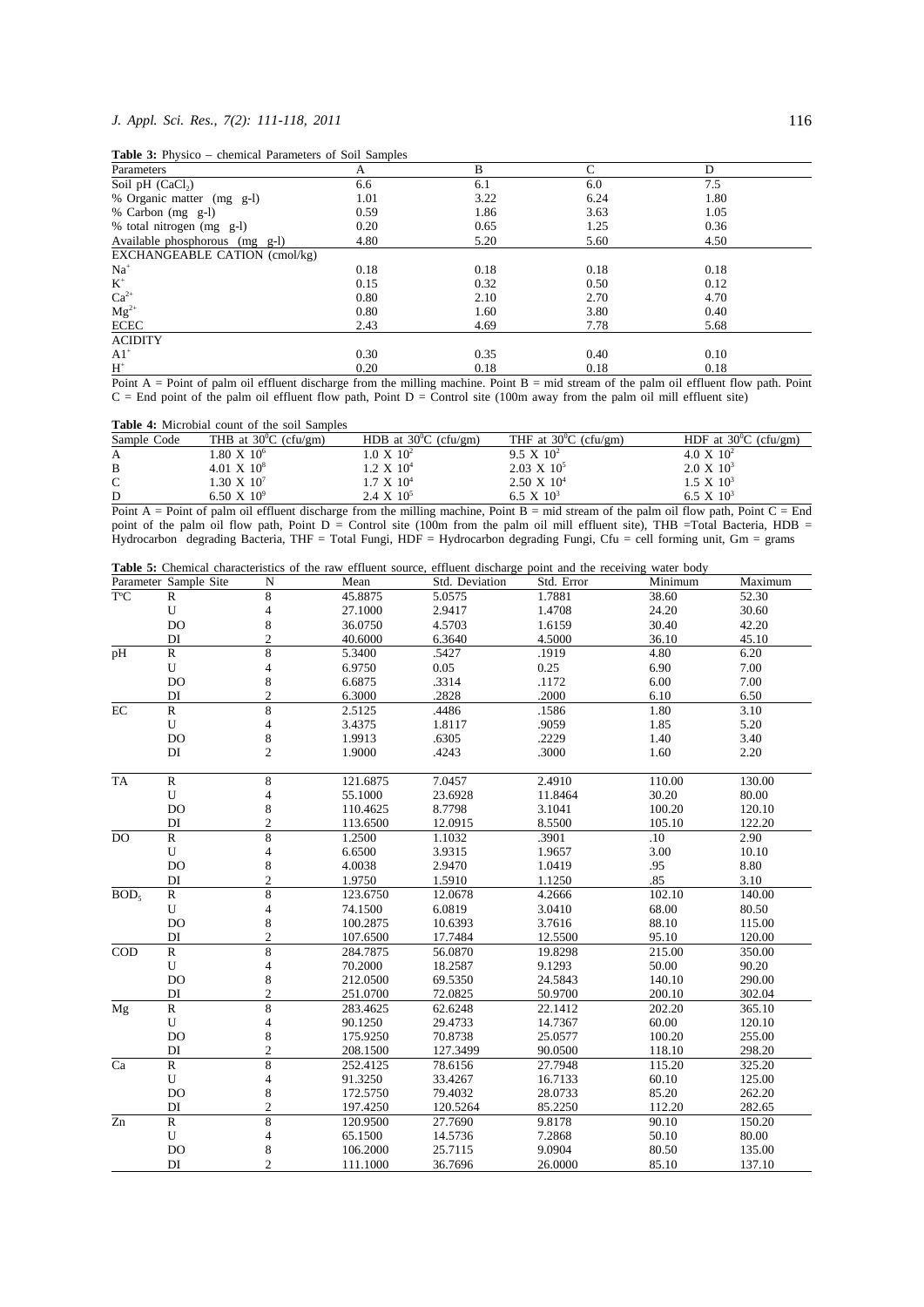| 8<br>183.4950<br>40.3548<br>229.10<br>Fe<br>R<br>14.2676<br>140.20<br>$\overline{\mathbf{4}}$<br>U<br>71.2800<br>16.4829<br>8.2414<br>55.10<br>90.00<br><b>DO</b><br>8<br>100.10<br>147.5787<br>35.4444<br>12.5315<br>185.20<br>DI<br>$\overline{c}$<br>44.2295<br>31.2750<br>161.3750<br>130.10<br>192.65<br>8<br>${\bf R}$<br>Mn<br>34.2500<br>18.7977<br>6.6460<br>14.20<br>56.20<br>${\bf U}$<br>4<br>2.00<br>8.00<br>4.7750<br>3.1732<br>1.5866<br>8<br><b>DO</b><br>5.00<br>22.02<br>13.2963<br>7.0798<br>2.5031<br>$\overline{c}$<br>DI<br>7.8500<br>25.90<br>18.0500<br>11.1016<br>10.20<br>Na<br>8<br>${\bf R}$<br>67.1408<br>236.10<br>332.2625<br>23.7379<br>420.20<br>${\bf U}$<br>36.7799<br>45.20<br>4<br>83.9000<br>18.3899<br>120.20<br>8<br><b>DO</b><br>61.9346<br>125.20<br>255.00<br>194.7375<br>21.8972<br>$\overline{c}$<br>DI<br>205.3500<br>78.1353<br>55.2500<br>150.10<br>260.60<br>Table 6: Chemical characteristics of the raw effluent source, effluent discharge point and the receiving water body (continued)<br>Sample Site<br>Std. Deviation<br>Std. Error<br>Minimum<br>Maximum<br>Parameter<br>N<br>Mean<br>$\overline{8}$<br>$\mathbf K$<br>$\mathbb{R}$<br>295.7375<br>73.8220<br>26.1000<br>200.10<br>380.20<br>$\overline{\mathbf{4}}$<br>16.1434<br>8.0717<br>72.20<br>110.10<br>U<br>93.1250<br>8<br><b>DO</b><br>68.0812<br>24.0703<br>130.20<br>201.7750<br>275.00<br>$\overline{c}$<br>DI<br>98.4293<br>152.20<br>291.40<br>221.8000<br>69.6000<br>$\overline{Cl}$<br>8<br>$\mathbb{R}$<br>198.6750<br>68.4804<br>125.20<br>280.10<br>24.2115<br>U<br>$\overline{\mathbf{4}}$<br>23.1914<br>35.20<br>80.10<br>57.6250<br>11.5957<br>8<br>80.20<br>DO<br>125.4125<br>28.4564<br>10.0609<br>155.60<br>DI<br>$\overline{c}$<br>33.2340<br>23.5000<br>115.20<br>162.20<br>138.7000<br>8<br>SO <sub>4</sub><br>${\bf R}$<br>30.20<br>65.7500<br>30.8280<br>10.8993<br>102.20<br>U<br>4<br>6.5686<br>3.2843<br>5.20<br>20.00<br>10.6000<br>8<br>DO<br>4.7064<br>15.10<br>49.60<br>31.3125<br>31.3118<br>$\overline{c}$<br>25.20<br>DI<br>37.7000<br>17.6777<br>12.5000<br>50.20<br>8<br>NO <sub>3</sub><br>${\bf R}$<br>89.1548<br>31.5210<br>142.20<br>262.2625<br>360.20<br>U<br>4<br>69.9250<br>60.5340<br>30.2670<br>15.20<br>128.10<br>8<br><b>DO</b><br>75.0799<br>80.20<br>170.2300<br>26.5447<br>245.00<br>$\overline{c}$<br>DI<br>96.0392<br>67.9100<br>120.20<br>256.02<br>188.1100<br>8<br>$\, {\bf R}$<br>PO <sub>4</sub><br>102.20<br>165.6500<br>45.9037<br>16.2294<br>216.10<br>U<br>4<br>52.6000<br>40.4023<br>20.2012<br>15.20<br>90.00<br><b>DO</b><br>8<br>25.2734<br>8.9355<br>70.20<br>125.02<br>97.7550<br>$\overline{2}$<br>DI<br>85.20<br>105.9500<br>29.3449<br>20.7500<br>126.70<br>8<br><b>TS</b><br>$\mathbb{R}$<br>129.7398<br>350.20<br>517.1125<br>45.8699<br>650.50<br>U<br>4<br>33.9663<br>16.9831<br>140.50<br>220.10<br>175.3250<br>8<br><b>DO</b><br>46.2994<br>453.2750<br>130.9544<br>320.20<br>590.20<br>$\overline{c}$<br>DI<br>187.3126<br>132.4500<br>345.20<br>610.10<br>477.6500<br>8<br><b>TDS</b><br>$\mathbb{R}$<br>42.2986<br>274.1500<br>14.9548<br>220.10<br>320.20<br>U<br>29.4173<br>14.7087<br>90.00<br>150.20<br>4<br>120.2000<br>8<br><b>DO</b><br>44.2239<br>15.6355<br>210.20<br>254.1375<br>298.20<br>$\overline{c}$<br>DI<br>259.1500<br>57.9120<br>40.9500<br>218.20<br>300.10<br>$\overline{8}$<br><b>TSS</b><br>$\mathbb{R}$<br>242.9875<br>87.5237<br>30.9443<br>130.10<br>330.30<br>U<br>$\overline{4}$<br>12.8085<br>6.4042<br>40.10<br>70.00<br>55.1500<br>8<br>DO<br>292.00<br>199.1750<br>86.7552<br>30.67.26<br>110.00<br>$\mathfrak{D}$<br>DI<br>218.6500<br>129.1884<br>91.3500<br>127.30<br>310.00 | Table 5: Continue |  |  |  |
|-------------------------------------------------------------------------------------------------------------------------------------------------------------------------------------------------------------------------------------------------------------------------------------------------------------------------------------------------------------------------------------------------------------------------------------------------------------------------------------------------------------------------------------------------------------------------------------------------------------------------------------------------------------------------------------------------------------------------------------------------------------------------------------------------------------------------------------------------------------------------------------------------------------------------------------------------------------------------------------------------------------------------------------------------------------------------------------------------------------------------------------------------------------------------------------------------------------------------------------------------------------------------------------------------------------------------------------------------------------------------------------------------------------------------------------------------------------------------------------------------------------------------------------------------------------------------------------------------------------------------------------------------------------------------------------------------------------------------------------------------------------------------------------------------------------------------------------------------------------------------------------------------------------------------------------------------------------------------------------------------------------------------------------------------------------------------------------------------------------------------------------------------------------------------------------------------------------------------------------------------------------------------------------------------------------------------------------------------------------------------------------------------------------------------------------------------------------------------------------------------------------------------------------------------------------------------------------------------------------------------------------------------------------------------------------------------------------------------------------------------------------------------------------------------------------------------------------------------------------------------------------------------------------------------------------------------------------------------------------------------------------------------------------------------------------------------------------------------------------------------------------------------------------------------------------------------------------------------------------------------------------------------------------------------------------------------------------------------------------------------------------------------------------------------------------------------------------------------------------------------------------------------------------------------------------------------------------------------------------------------------------------------------------------------------------------------------------------|-------------------|--|--|--|
|                                                                                                                                                                                                                                                                                                                                                                                                                                                                                                                                                                                                                                                                                                                                                                                                                                                                                                                                                                                                                                                                                                                                                                                                                                                                                                                                                                                                                                                                                                                                                                                                                                                                                                                                                                                                                                                                                                                                                                                                                                                                                                                                                                                                                                                                                                                                                                                                                                                                                                                                                                                                                                                                                                                                                                                                                                                                                                                                                                                                                                                                                                                                                                                                                                                                                                                                                                                                                                                                                                                                                                                                                                                                                                                   |                   |  |  |  |
|                                                                                                                                                                                                                                                                                                                                                                                                                                                                                                                                                                                                                                                                                                                                                                                                                                                                                                                                                                                                                                                                                                                                                                                                                                                                                                                                                                                                                                                                                                                                                                                                                                                                                                                                                                                                                                                                                                                                                                                                                                                                                                                                                                                                                                                                                                                                                                                                                                                                                                                                                                                                                                                                                                                                                                                                                                                                                                                                                                                                                                                                                                                                                                                                                                                                                                                                                                                                                                                                                                                                                                                                                                                                                                                   |                   |  |  |  |
|                                                                                                                                                                                                                                                                                                                                                                                                                                                                                                                                                                                                                                                                                                                                                                                                                                                                                                                                                                                                                                                                                                                                                                                                                                                                                                                                                                                                                                                                                                                                                                                                                                                                                                                                                                                                                                                                                                                                                                                                                                                                                                                                                                                                                                                                                                                                                                                                                                                                                                                                                                                                                                                                                                                                                                                                                                                                                                                                                                                                                                                                                                                                                                                                                                                                                                                                                                                                                                                                                                                                                                                                                                                                                                                   |                   |  |  |  |
|                                                                                                                                                                                                                                                                                                                                                                                                                                                                                                                                                                                                                                                                                                                                                                                                                                                                                                                                                                                                                                                                                                                                                                                                                                                                                                                                                                                                                                                                                                                                                                                                                                                                                                                                                                                                                                                                                                                                                                                                                                                                                                                                                                                                                                                                                                                                                                                                                                                                                                                                                                                                                                                                                                                                                                                                                                                                                                                                                                                                                                                                                                                                                                                                                                                                                                                                                                                                                                                                                                                                                                                                                                                                                                                   |                   |  |  |  |
|                                                                                                                                                                                                                                                                                                                                                                                                                                                                                                                                                                                                                                                                                                                                                                                                                                                                                                                                                                                                                                                                                                                                                                                                                                                                                                                                                                                                                                                                                                                                                                                                                                                                                                                                                                                                                                                                                                                                                                                                                                                                                                                                                                                                                                                                                                                                                                                                                                                                                                                                                                                                                                                                                                                                                                                                                                                                                                                                                                                                                                                                                                                                                                                                                                                                                                                                                                                                                                                                                                                                                                                                                                                                                                                   |                   |  |  |  |
|                                                                                                                                                                                                                                                                                                                                                                                                                                                                                                                                                                                                                                                                                                                                                                                                                                                                                                                                                                                                                                                                                                                                                                                                                                                                                                                                                                                                                                                                                                                                                                                                                                                                                                                                                                                                                                                                                                                                                                                                                                                                                                                                                                                                                                                                                                                                                                                                                                                                                                                                                                                                                                                                                                                                                                                                                                                                                                                                                                                                                                                                                                                                                                                                                                                                                                                                                                                                                                                                                                                                                                                                                                                                                                                   |                   |  |  |  |
|                                                                                                                                                                                                                                                                                                                                                                                                                                                                                                                                                                                                                                                                                                                                                                                                                                                                                                                                                                                                                                                                                                                                                                                                                                                                                                                                                                                                                                                                                                                                                                                                                                                                                                                                                                                                                                                                                                                                                                                                                                                                                                                                                                                                                                                                                                                                                                                                                                                                                                                                                                                                                                                                                                                                                                                                                                                                                                                                                                                                                                                                                                                                                                                                                                                                                                                                                                                                                                                                                                                                                                                                                                                                                                                   |                   |  |  |  |
|                                                                                                                                                                                                                                                                                                                                                                                                                                                                                                                                                                                                                                                                                                                                                                                                                                                                                                                                                                                                                                                                                                                                                                                                                                                                                                                                                                                                                                                                                                                                                                                                                                                                                                                                                                                                                                                                                                                                                                                                                                                                                                                                                                                                                                                                                                                                                                                                                                                                                                                                                                                                                                                                                                                                                                                                                                                                                                                                                                                                                                                                                                                                                                                                                                                                                                                                                                                                                                                                                                                                                                                                                                                                                                                   |                   |  |  |  |
|                                                                                                                                                                                                                                                                                                                                                                                                                                                                                                                                                                                                                                                                                                                                                                                                                                                                                                                                                                                                                                                                                                                                                                                                                                                                                                                                                                                                                                                                                                                                                                                                                                                                                                                                                                                                                                                                                                                                                                                                                                                                                                                                                                                                                                                                                                                                                                                                                                                                                                                                                                                                                                                                                                                                                                                                                                                                                                                                                                                                                                                                                                                                                                                                                                                                                                                                                                                                                                                                                                                                                                                                                                                                                                                   |                   |  |  |  |
|                                                                                                                                                                                                                                                                                                                                                                                                                                                                                                                                                                                                                                                                                                                                                                                                                                                                                                                                                                                                                                                                                                                                                                                                                                                                                                                                                                                                                                                                                                                                                                                                                                                                                                                                                                                                                                                                                                                                                                                                                                                                                                                                                                                                                                                                                                                                                                                                                                                                                                                                                                                                                                                                                                                                                                                                                                                                                                                                                                                                                                                                                                                                                                                                                                                                                                                                                                                                                                                                                                                                                                                                                                                                                                                   |                   |  |  |  |
|                                                                                                                                                                                                                                                                                                                                                                                                                                                                                                                                                                                                                                                                                                                                                                                                                                                                                                                                                                                                                                                                                                                                                                                                                                                                                                                                                                                                                                                                                                                                                                                                                                                                                                                                                                                                                                                                                                                                                                                                                                                                                                                                                                                                                                                                                                                                                                                                                                                                                                                                                                                                                                                                                                                                                                                                                                                                                                                                                                                                                                                                                                                                                                                                                                                                                                                                                                                                                                                                                                                                                                                                                                                                                                                   |                   |  |  |  |
|                                                                                                                                                                                                                                                                                                                                                                                                                                                                                                                                                                                                                                                                                                                                                                                                                                                                                                                                                                                                                                                                                                                                                                                                                                                                                                                                                                                                                                                                                                                                                                                                                                                                                                                                                                                                                                                                                                                                                                                                                                                                                                                                                                                                                                                                                                                                                                                                                                                                                                                                                                                                                                                                                                                                                                                                                                                                                                                                                                                                                                                                                                                                                                                                                                                                                                                                                                                                                                                                                                                                                                                                                                                                                                                   |                   |  |  |  |
|                                                                                                                                                                                                                                                                                                                                                                                                                                                                                                                                                                                                                                                                                                                                                                                                                                                                                                                                                                                                                                                                                                                                                                                                                                                                                                                                                                                                                                                                                                                                                                                                                                                                                                                                                                                                                                                                                                                                                                                                                                                                                                                                                                                                                                                                                                                                                                                                                                                                                                                                                                                                                                                                                                                                                                                                                                                                                                                                                                                                                                                                                                                                                                                                                                                                                                                                                                                                                                                                                                                                                                                                                                                                                                                   |                   |  |  |  |
|                                                                                                                                                                                                                                                                                                                                                                                                                                                                                                                                                                                                                                                                                                                                                                                                                                                                                                                                                                                                                                                                                                                                                                                                                                                                                                                                                                                                                                                                                                                                                                                                                                                                                                                                                                                                                                                                                                                                                                                                                                                                                                                                                                                                                                                                                                                                                                                                                                                                                                                                                                                                                                                                                                                                                                                                                                                                                                                                                                                                                                                                                                                                                                                                                                                                                                                                                                                                                                                                                                                                                                                                                                                                                                                   |                   |  |  |  |
|                                                                                                                                                                                                                                                                                                                                                                                                                                                                                                                                                                                                                                                                                                                                                                                                                                                                                                                                                                                                                                                                                                                                                                                                                                                                                                                                                                                                                                                                                                                                                                                                                                                                                                                                                                                                                                                                                                                                                                                                                                                                                                                                                                                                                                                                                                                                                                                                                                                                                                                                                                                                                                                                                                                                                                                                                                                                                                                                                                                                                                                                                                                                                                                                                                                                                                                                                                                                                                                                                                                                                                                                                                                                                                                   |                   |  |  |  |
|                                                                                                                                                                                                                                                                                                                                                                                                                                                                                                                                                                                                                                                                                                                                                                                                                                                                                                                                                                                                                                                                                                                                                                                                                                                                                                                                                                                                                                                                                                                                                                                                                                                                                                                                                                                                                                                                                                                                                                                                                                                                                                                                                                                                                                                                                                                                                                                                                                                                                                                                                                                                                                                                                                                                                                                                                                                                                                                                                                                                                                                                                                                                                                                                                                                                                                                                                                                                                                                                                                                                                                                                                                                                                                                   |                   |  |  |  |
|                                                                                                                                                                                                                                                                                                                                                                                                                                                                                                                                                                                                                                                                                                                                                                                                                                                                                                                                                                                                                                                                                                                                                                                                                                                                                                                                                                                                                                                                                                                                                                                                                                                                                                                                                                                                                                                                                                                                                                                                                                                                                                                                                                                                                                                                                                                                                                                                                                                                                                                                                                                                                                                                                                                                                                                                                                                                                                                                                                                                                                                                                                                                                                                                                                                                                                                                                                                                                                                                                                                                                                                                                                                                                                                   |                   |  |  |  |
|                                                                                                                                                                                                                                                                                                                                                                                                                                                                                                                                                                                                                                                                                                                                                                                                                                                                                                                                                                                                                                                                                                                                                                                                                                                                                                                                                                                                                                                                                                                                                                                                                                                                                                                                                                                                                                                                                                                                                                                                                                                                                                                                                                                                                                                                                                                                                                                                                                                                                                                                                                                                                                                                                                                                                                                                                                                                                                                                                                                                                                                                                                                                                                                                                                                                                                                                                                                                                                                                                                                                                                                                                                                                                                                   |                   |  |  |  |
|                                                                                                                                                                                                                                                                                                                                                                                                                                                                                                                                                                                                                                                                                                                                                                                                                                                                                                                                                                                                                                                                                                                                                                                                                                                                                                                                                                                                                                                                                                                                                                                                                                                                                                                                                                                                                                                                                                                                                                                                                                                                                                                                                                                                                                                                                                                                                                                                                                                                                                                                                                                                                                                                                                                                                                                                                                                                                                                                                                                                                                                                                                                                                                                                                                                                                                                                                                                                                                                                                                                                                                                                                                                                                                                   |                   |  |  |  |
|                                                                                                                                                                                                                                                                                                                                                                                                                                                                                                                                                                                                                                                                                                                                                                                                                                                                                                                                                                                                                                                                                                                                                                                                                                                                                                                                                                                                                                                                                                                                                                                                                                                                                                                                                                                                                                                                                                                                                                                                                                                                                                                                                                                                                                                                                                                                                                                                                                                                                                                                                                                                                                                                                                                                                                                                                                                                                                                                                                                                                                                                                                                                                                                                                                                                                                                                                                                                                                                                                                                                                                                                                                                                                                                   |                   |  |  |  |
|                                                                                                                                                                                                                                                                                                                                                                                                                                                                                                                                                                                                                                                                                                                                                                                                                                                                                                                                                                                                                                                                                                                                                                                                                                                                                                                                                                                                                                                                                                                                                                                                                                                                                                                                                                                                                                                                                                                                                                                                                                                                                                                                                                                                                                                                                                                                                                                                                                                                                                                                                                                                                                                                                                                                                                                                                                                                                                                                                                                                                                                                                                                                                                                                                                                                                                                                                                                                                                                                                                                                                                                                                                                                                                                   |                   |  |  |  |
|                                                                                                                                                                                                                                                                                                                                                                                                                                                                                                                                                                                                                                                                                                                                                                                                                                                                                                                                                                                                                                                                                                                                                                                                                                                                                                                                                                                                                                                                                                                                                                                                                                                                                                                                                                                                                                                                                                                                                                                                                                                                                                                                                                                                                                                                                                                                                                                                                                                                                                                                                                                                                                                                                                                                                                                                                                                                                                                                                                                                                                                                                                                                                                                                                                                                                                                                                                                                                                                                                                                                                                                                                                                                                                                   |                   |  |  |  |
|                                                                                                                                                                                                                                                                                                                                                                                                                                                                                                                                                                                                                                                                                                                                                                                                                                                                                                                                                                                                                                                                                                                                                                                                                                                                                                                                                                                                                                                                                                                                                                                                                                                                                                                                                                                                                                                                                                                                                                                                                                                                                                                                                                                                                                                                                                                                                                                                                                                                                                                                                                                                                                                                                                                                                                                                                                                                                                                                                                                                                                                                                                                                                                                                                                                                                                                                                                                                                                                                                                                                                                                                                                                                                                                   |                   |  |  |  |
|                                                                                                                                                                                                                                                                                                                                                                                                                                                                                                                                                                                                                                                                                                                                                                                                                                                                                                                                                                                                                                                                                                                                                                                                                                                                                                                                                                                                                                                                                                                                                                                                                                                                                                                                                                                                                                                                                                                                                                                                                                                                                                                                                                                                                                                                                                                                                                                                                                                                                                                                                                                                                                                                                                                                                                                                                                                                                                                                                                                                                                                                                                                                                                                                                                                                                                                                                                                                                                                                                                                                                                                                                                                                                                                   |                   |  |  |  |
|                                                                                                                                                                                                                                                                                                                                                                                                                                                                                                                                                                                                                                                                                                                                                                                                                                                                                                                                                                                                                                                                                                                                                                                                                                                                                                                                                                                                                                                                                                                                                                                                                                                                                                                                                                                                                                                                                                                                                                                                                                                                                                                                                                                                                                                                                                                                                                                                                                                                                                                                                                                                                                                                                                                                                                                                                                                                                                                                                                                                                                                                                                                                                                                                                                                                                                                                                                                                                                                                                                                                                                                                                                                                                                                   |                   |  |  |  |
|                                                                                                                                                                                                                                                                                                                                                                                                                                                                                                                                                                                                                                                                                                                                                                                                                                                                                                                                                                                                                                                                                                                                                                                                                                                                                                                                                                                                                                                                                                                                                                                                                                                                                                                                                                                                                                                                                                                                                                                                                                                                                                                                                                                                                                                                                                                                                                                                                                                                                                                                                                                                                                                                                                                                                                                                                                                                                                                                                                                                                                                                                                                                                                                                                                                                                                                                                                                                                                                                                                                                                                                                                                                                                                                   |                   |  |  |  |
|                                                                                                                                                                                                                                                                                                                                                                                                                                                                                                                                                                                                                                                                                                                                                                                                                                                                                                                                                                                                                                                                                                                                                                                                                                                                                                                                                                                                                                                                                                                                                                                                                                                                                                                                                                                                                                                                                                                                                                                                                                                                                                                                                                                                                                                                                                                                                                                                                                                                                                                                                                                                                                                                                                                                                                                                                                                                                                                                                                                                                                                                                                                                                                                                                                                                                                                                                                                                                                                                                                                                                                                                                                                                                                                   |                   |  |  |  |
|                                                                                                                                                                                                                                                                                                                                                                                                                                                                                                                                                                                                                                                                                                                                                                                                                                                                                                                                                                                                                                                                                                                                                                                                                                                                                                                                                                                                                                                                                                                                                                                                                                                                                                                                                                                                                                                                                                                                                                                                                                                                                                                                                                                                                                                                                                                                                                                                                                                                                                                                                                                                                                                                                                                                                                                                                                                                                                                                                                                                                                                                                                                                                                                                                                                                                                                                                                                                                                                                                                                                                                                                                                                                                                                   |                   |  |  |  |
|                                                                                                                                                                                                                                                                                                                                                                                                                                                                                                                                                                                                                                                                                                                                                                                                                                                                                                                                                                                                                                                                                                                                                                                                                                                                                                                                                                                                                                                                                                                                                                                                                                                                                                                                                                                                                                                                                                                                                                                                                                                                                                                                                                                                                                                                                                                                                                                                                                                                                                                                                                                                                                                                                                                                                                                                                                                                                                                                                                                                                                                                                                                                                                                                                                                                                                                                                                                                                                                                                                                                                                                                                                                                                                                   |                   |  |  |  |
|                                                                                                                                                                                                                                                                                                                                                                                                                                                                                                                                                                                                                                                                                                                                                                                                                                                                                                                                                                                                                                                                                                                                                                                                                                                                                                                                                                                                                                                                                                                                                                                                                                                                                                                                                                                                                                                                                                                                                                                                                                                                                                                                                                                                                                                                                                                                                                                                                                                                                                                                                                                                                                                                                                                                                                                                                                                                                                                                                                                                                                                                                                                                                                                                                                                                                                                                                                                                                                                                                                                                                                                                                                                                                                                   |                   |  |  |  |
|                                                                                                                                                                                                                                                                                                                                                                                                                                                                                                                                                                                                                                                                                                                                                                                                                                                                                                                                                                                                                                                                                                                                                                                                                                                                                                                                                                                                                                                                                                                                                                                                                                                                                                                                                                                                                                                                                                                                                                                                                                                                                                                                                                                                                                                                                                                                                                                                                                                                                                                                                                                                                                                                                                                                                                                                                                                                                                                                                                                                                                                                                                                                                                                                                                                                                                                                                                                                                                                                                                                                                                                                                                                                                                                   |                   |  |  |  |
|                                                                                                                                                                                                                                                                                                                                                                                                                                                                                                                                                                                                                                                                                                                                                                                                                                                                                                                                                                                                                                                                                                                                                                                                                                                                                                                                                                                                                                                                                                                                                                                                                                                                                                                                                                                                                                                                                                                                                                                                                                                                                                                                                                                                                                                                                                                                                                                                                                                                                                                                                                                                                                                                                                                                                                                                                                                                                                                                                                                                                                                                                                                                                                                                                                                                                                                                                                                                                                                                                                                                                                                                                                                                                                                   |                   |  |  |  |
|                                                                                                                                                                                                                                                                                                                                                                                                                                                                                                                                                                                                                                                                                                                                                                                                                                                                                                                                                                                                                                                                                                                                                                                                                                                                                                                                                                                                                                                                                                                                                                                                                                                                                                                                                                                                                                                                                                                                                                                                                                                                                                                                                                                                                                                                                                                                                                                                                                                                                                                                                                                                                                                                                                                                                                                                                                                                                                                                                                                                                                                                                                                                                                                                                                                                                                                                                                                                                                                                                                                                                                                                                                                                                                                   |                   |  |  |  |
|                                                                                                                                                                                                                                                                                                                                                                                                                                                                                                                                                                                                                                                                                                                                                                                                                                                                                                                                                                                                                                                                                                                                                                                                                                                                                                                                                                                                                                                                                                                                                                                                                                                                                                                                                                                                                                                                                                                                                                                                                                                                                                                                                                                                                                                                                                                                                                                                                                                                                                                                                                                                                                                                                                                                                                                                                                                                                                                                                                                                                                                                                                                                                                                                                                                                                                                                                                                                                                                                                                                                                                                                                                                                                                                   |                   |  |  |  |
|                                                                                                                                                                                                                                                                                                                                                                                                                                                                                                                                                                                                                                                                                                                                                                                                                                                                                                                                                                                                                                                                                                                                                                                                                                                                                                                                                                                                                                                                                                                                                                                                                                                                                                                                                                                                                                                                                                                                                                                                                                                                                                                                                                                                                                                                                                                                                                                                                                                                                                                                                                                                                                                                                                                                                                                                                                                                                                                                                                                                                                                                                                                                                                                                                                                                                                                                                                                                                                                                                                                                                                                                                                                                                                                   |                   |  |  |  |
|                                                                                                                                                                                                                                                                                                                                                                                                                                                                                                                                                                                                                                                                                                                                                                                                                                                                                                                                                                                                                                                                                                                                                                                                                                                                                                                                                                                                                                                                                                                                                                                                                                                                                                                                                                                                                                                                                                                                                                                                                                                                                                                                                                                                                                                                                                                                                                                                                                                                                                                                                                                                                                                                                                                                                                                                                                                                                                                                                                                                                                                                                                                                                                                                                                                                                                                                                                                                                                                                                                                                                                                                                                                                                                                   |                   |  |  |  |
|                                                                                                                                                                                                                                                                                                                                                                                                                                                                                                                                                                                                                                                                                                                                                                                                                                                                                                                                                                                                                                                                                                                                                                                                                                                                                                                                                                                                                                                                                                                                                                                                                                                                                                                                                                                                                                                                                                                                                                                                                                                                                                                                                                                                                                                                                                                                                                                                                                                                                                                                                                                                                                                                                                                                                                                                                                                                                                                                                                                                                                                                                                                                                                                                                                                                                                                                                                                                                                                                                                                                                                                                                                                                                                                   |                   |  |  |  |
|                                                                                                                                                                                                                                                                                                                                                                                                                                                                                                                                                                                                                                                                                                                                                                                                                                                                                                                                                                                                                                                                                                                                                                                                                                                                                                                                                                                                                                                                                                                                                                                                                                                                                                                                                                                                                                                                                                                                                                                                                                                                                                                                                                                                                                                                                                                                                                                                                                                                                                                                                                                                                                                                                                                                                                                                                                                                                                                                                                                                                                                                                                                                                                                                                                                                                                                                                                                                                                                                                                                                                                                                                                                                                                                   |                   |  |  |  |
|                                                                                                                                                                                                                                                                                                                                                                                                                                                                                                                                                                                                                                                                                                                                                                                                                                                                                                                                                                                                                                                                                                                                                                                                                                                                                                                                                                                                                                                                                                                                                                                                                                                                                                                                                                                                                                                                                                                                                                                                                                                                                                                                                                                                                                                                                                                                                                                                                                                                                                                                                                                                                                                                                                                                                                                                                                                                                                                                                                                                                                                                                                                                                                                                                                                                                                                                                                                                                                                                                                                                                                                                                                                                                                                   |                   |  |  |  |
|                                                                                                                                                                                                                                                                                                                                                                                                                                                                                                                                                                                                                                                                                                                                                                                                                                                                                                                                                                                                                                                                                                                                                                                                                                                                                                                                                                                                                                                                                                                                                                                                                                                                                                                                                                                                                                                                                                                                                                                                                                                                                                                                                                                                                                                                                                                                                                                                                                                                                                                                                                                                                                                                                                                                                                                                                                                                                                                                                                                                                                                                                                                                                                                                                                                                                                                                                                                                                                                                                                                                                                                                                                                                                                                   |                   |  |  |  |
|                                                                                                                                                                                                                                                                                                                                                                                                                                                                                                                                                                                                                                                                                                                                                                                                                                                                                                                                                                                                                                                                                                                                                                                                                                                                                                                                                                                                                                                                                                                                                                                                                                                                                                                                                                                                                                                                                                                                                                                                                                                                                                                                                                                                                                                                                                                                                                                                                                                                                                                                                                                                                                                                                                                                                                                                                                                                                                                                                                                                                                                                                                                                                                                                                                                                                                                                                                                                                                                                                                                                                                                                                                                                                                                   |                   |  |  |  |
|                                                                                                                                                                                                                                                                                                                                                                                                                                                                                                                                                                                                                                                                                                                                                                                                                                                                                                                                                                                                                                                                                                                                                                                                                                                                                                                                                                                                                                                                                                                                                                                                                                                                                                                                                                                                                                                                                                                                                                                                                                                                                                                                                                                                                                                                                                                                                                                                                                                                                                                                                                                                                                                                                                                                                                                                                                                                                                                                                                                                                                                                                                                                                                                                                                                                                                                                                                                                                                                                                                                                                                                                                                                                                                                   |                   |  |  |  |
|                                                                                                                                                                                                                                                                                                                                                                                                                                                                                                                                                                                                                                                                                                                                                                                                                                                                                                                                                                                                                                                                                                                                                                                                                                                                                                                                                                                                                                                                                                                                                                                                                                                                                                                                                                                                                                                                                                                                                                                                                                                                                                                                                                                                                                                                                                                                                                                                                                                                                                                                                                                                                                                                                                                                                                                                                                                                                                                                                                                                                                                                                                                                                                                                                                                                                                                                                                                                                                                                                                                                                                                                                                                                                                                   |                   |  |  |  |
|                                                                                                                                                                                                                                                                                                                                                                                                                                                                                                                                                                                                                                                                                                                                                                                                                                                                                                                                                                                                                                                                                                                                                                                                                                                                                                                                                                                                                                                                                                                                                                                                                                                                                                                                                                                                                                                                                                                                                                                                                                                                                                                                                                                                                                                                                                                                                                                                                                                                                                                                                                                                                                                                                                                                                                                                                                                                                                                                                                                                                                                                                                                                                                                                                                                                                                                                                                                                                                                                                                                                                                                                                                                                                                                   |                   |  |  |  |
|                                                                                                                                                                                                                                                                                                                                                                                                                                                                                                                                                                                                                                                                                                                                                                                                                                                                                                                                                                                                                                                                                                                                                                                                                                                                                                                                                                                                                                                                                                                                                                                                                                                                                                                                                                                                                                                                                                                                                                                                                                                                                                                                                                                                                                                                                                                                                                                                                                                                                                                                                                                                                                                                                                                                                                                                                                                                                                                                                                                                                                                                                                                                                                                                                                                                                                                                                                                                                                                                                                                                                                                                                                                                                                                   |                   |  |  |  |
|                                                                                                                                                                                                                                                                                                                                                                                                                                                                                                                                                                                                                                                                                                                                                                                                                                                                                                                                                                                                                                                                                                                                                                                                                                                                                                                                                                                                                                                                                                                                                                                                                                                                                                                                                                                                                                                                                                                                                                                                                                                                                                                                                                                                                                                                                                                                                                                                                                                                                                                                                                                                                                                                                                                                                                                                                                                                                                                                                                                                                                                                                                                                                                                                                                                                                                                                                                                                                                                                                                                                                                                                                                                                                                                   |                   |  |  |  |
|                                                                                                                                                                                                                                                                                                                                                                                                                                                                                                                                                                                                                                                                                                                                                                                                                                                                                                                                                                                                                                                                                                                                                                                                                                                                                                                                                                                                                                                                                                                                                                                                                                                                                                                                                                                                                                                                                                                                                                                                                                                                                                                                                                                                                                                                                                                                                                                                                                                                                                                                                                                                                                                                                                                                                                                                                                                                                                                                                                                                                                                                                                                                                                                                                                                                                                                                                                                                                                                                                                                                                                                                                                                                                                                   |                   |  |  |  |

R: Raw Effluent , U: Upstream , DO: Downstream, DI: Discharge Point

|                  |         |               |          | Raw Effluent |                 | Upstream   |                 |                      |  |
|------------------|---------|---------------|----------|--------------|-----------------|------------|-----------------|----------------------|--|
| Parameter        | F value | F-probability | Upstream | Downstream   | Discharge point | Downstream | Discharge point | Seasonal<br>variance |  |
| Temp             | 15.503  | 0.000         | 0.000    | 0.005        | ns              | 0.044      | 0.030           | 0.029                |  |
| pH               | 21.048  | 0.000         | 0.000    | 0.000        | ns              | ns.        | ns              | ns                   |  |
| EC               | 2.623   | ns            | ns       | ns           | ns              | 0.000      | ns              | ns.                  |  |
| TA               | 27.766  | 0.000         | 0.000    | ns           | ns              | ns.        | 0.000           | 0.02                 |  |
| DO.              | 4.364   | 0.018         | 0.25     | ns           | ns              | 0.012      | ns              | ns.                  |  |
| BOD <sub>5</sub> | 18.197  | 0.000         | 0.000    | 0.006        | ns              | 0.009      | 0.024           | 0.01                 |  |
| <b>COD</b>       | 12.130  | 0.000         | 0.000    | ns           | ns              | ns.        | 0.020           | 0.003                |  |
| Mg               | 8.006   | 0.001         | 0.002    | 0.040        | ns              | ns.        | ns              | 0.000                |  |
| Ca               | 4.139   | 0.021         | 0.025    | ns           | ns              | $+$ ns     | ns              | 0.00                 |  |
| Zn               | 4.229   | 0.020         | 0.021    | ns           | ns              | ns         | ns              | 0.003                |  |
| Fe               | 8.878   | 0.001         | 0.001    | ns           | ns              | 0.023      | ns              | 0.000                |  |
| Mn               | 5.879   | 0.006         | 0.014    | 0.036        | ns              | ns         | ns              | 0.003                |  |
| Na               | 15.730  | 0.000         | 0.000    | 0.003        | ns              | ns         | ns              | 0.004                |  |
| K                | 8.353   | 0.001         | 0.001    | ns           | ns              | ns         | ns              | 0.041                |  |
| C1               | 8.207   | 0.001         | 0.002    | ns           | ns              | ns         | ns              | 0.004                |  |
| SO.              | 6.743   | 0.003         | 0.006    | 0.040        | ns              | ns         | ns              | 0.007                |  |